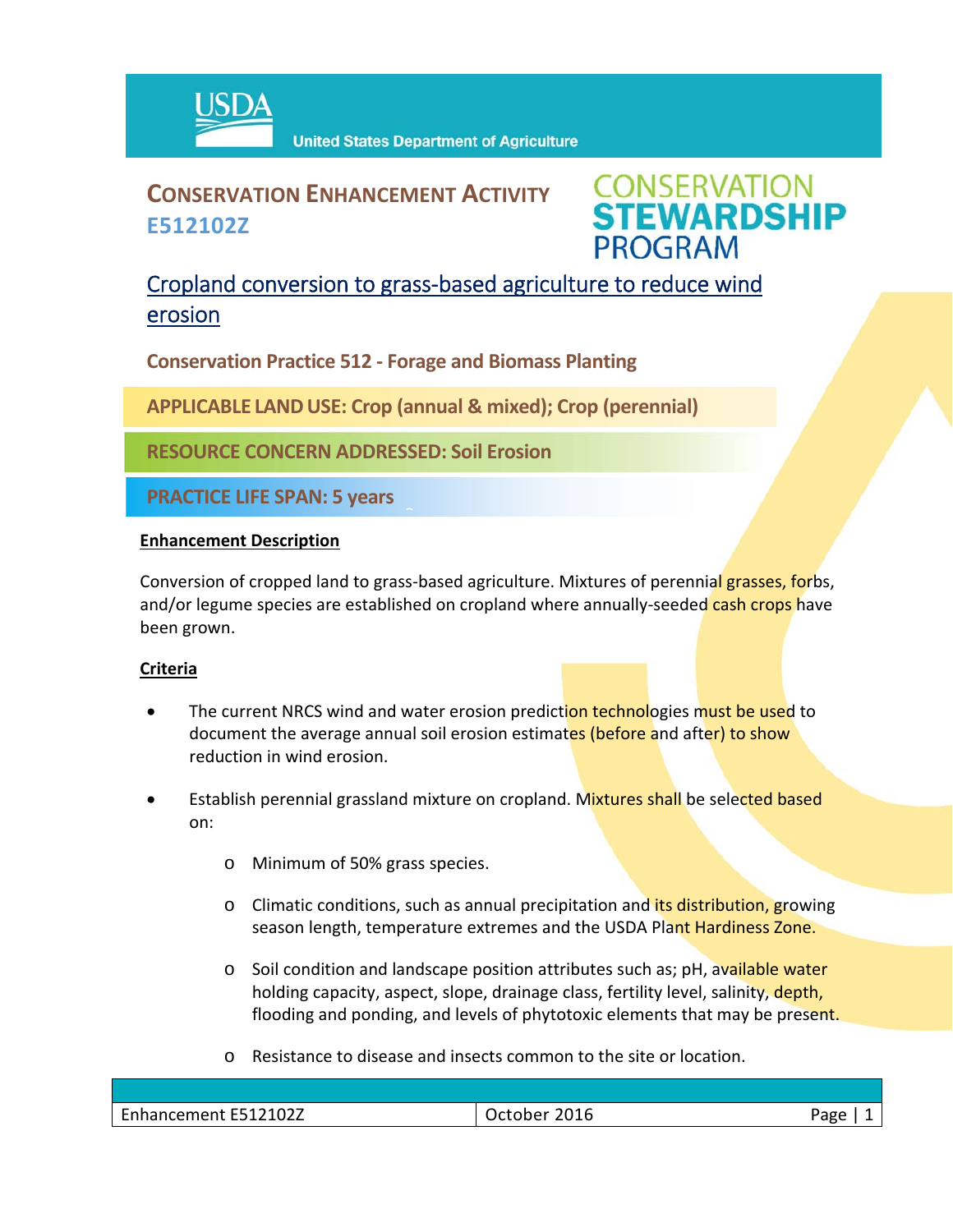

#### **United States Department of Agriculture**

o Intended use, level of management, realistic yield estimates, maturity stage, and compatibility with other species. Verify plant adaptation to the area prior to planting.



- Follow state specific recommendations for planting rates, methods and dates. Seeding rates will be calculated on a pure live seed (PLS) basis. Plant at a depth appropriate for the seed size or plant material, while assuring uniform contact with soil.
- Prepare the site to provide a medium that does not restrict plant emergence.
- Plant when soil moisture is adequate for germination and establishment.
- All seed and planting materials must meet state quality standards.
- Do not plant federal, state, or local noxious species.
- Apply all plant nutrients and/or soil amendments for establishment purposes according to a current soil test and developed specifications.
- When planting legumes, use pre-inoculated seed or inoculate with the proper viable strain of Rhizobia immediately before planting.
- Exclude livestock until the plants are well established.
- Ground cover and root mass need to be sufficient to protect the soil from wind and water erosion.

### **Additional criteria when livestock are included in the system:**

- Grazing plan must be developed which designates the number of paddocks required to keep grazing periods sufficiently short to allow for plants to recover before regrazing occurs.
- No more than 20% of the mixture may be alfalfa. Other legumes (especially nonbloating species) may be used in place of or in addition to alfalfa up to a maximum legume percentage of 50%.

| Enhancement E512102Z | 2016<br><b>October</b> | Page |
|----------------------|------------------------|------|